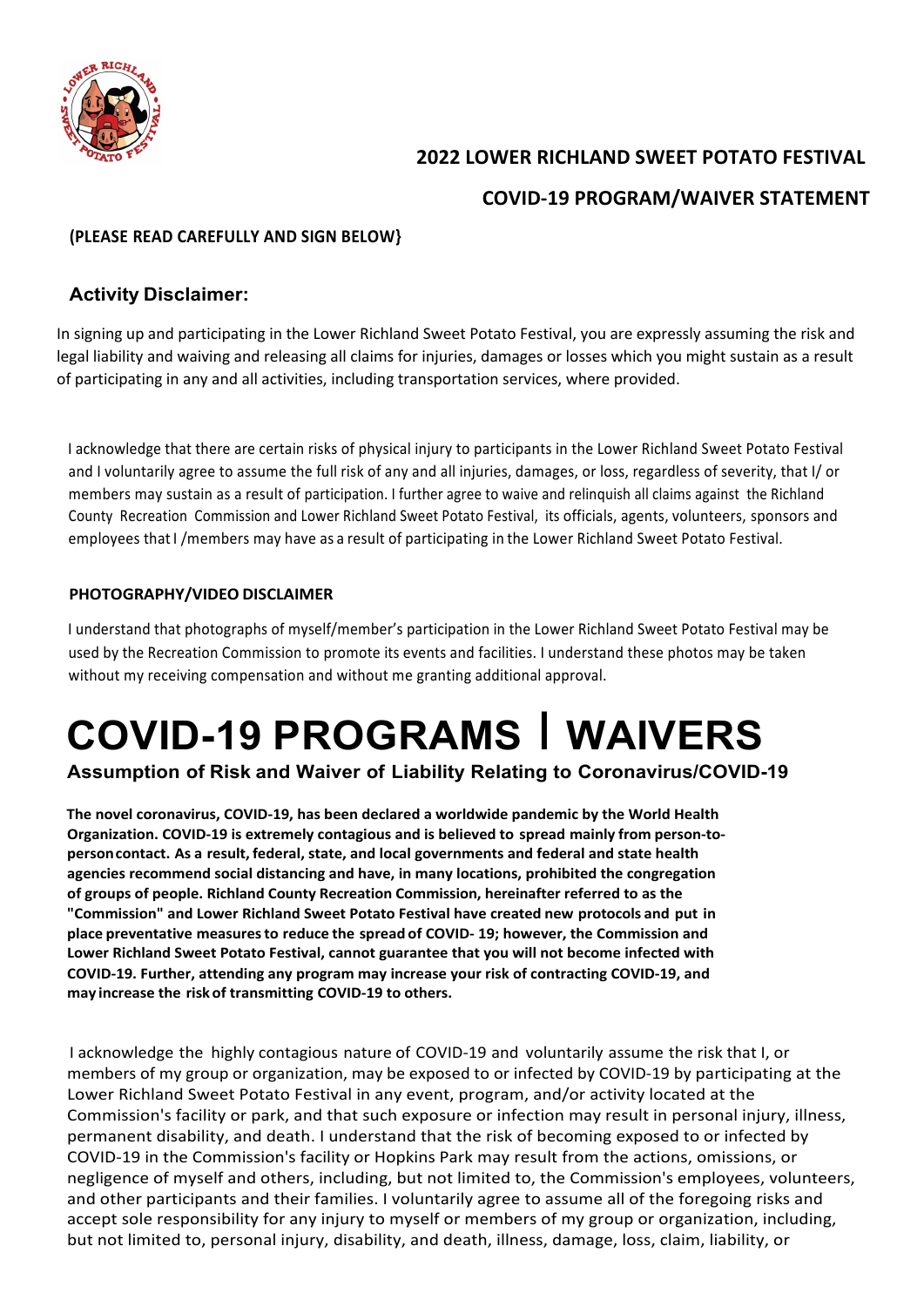expense, of any kind, that they or I may experience or incur in connection with participation in any event, program, and/or activity, taking placein the Commission's facility at Hopkins Park. I hereby release,covenant not to sue, discharge, and hold harmless the Commission, its employees, volunteers, agents, and representatives, of and from any claims related to COVID-19, including all liabilities, claims, actions, damages, costs, or expenses of any kind arising out of or relating thereto. I further agree to indemnify and hold harmless the Richland County Recreation Commission Board of Commissioners/Lower Richland Sweet Potato Festival and its employees, agents, volunteers and representatives from any claim that may arise from or in connection with me or members of my group or organization's participation in any program taking place in the Commission's facility, including claims related to COVID-19. I understand and agree that this release includes any claims based on the actions, omissions, or negligence of the Commission and Lower Richland Sweet Potato Festival, its employees, volunteers, agents, and representatives, whether a COVID-19 infection occurs before, during, or after participation in any of the Commission's and Lower Richland Sweet Potato Festival program.

Signature\_\_\_\_\_\_\_\_\_\_\_\_\_\_\_\_\_\_\_\_\_\_\_\_\_\_\_\_\_\_\_\_\_\_\_\_\_

Date:

Name (printed): \_